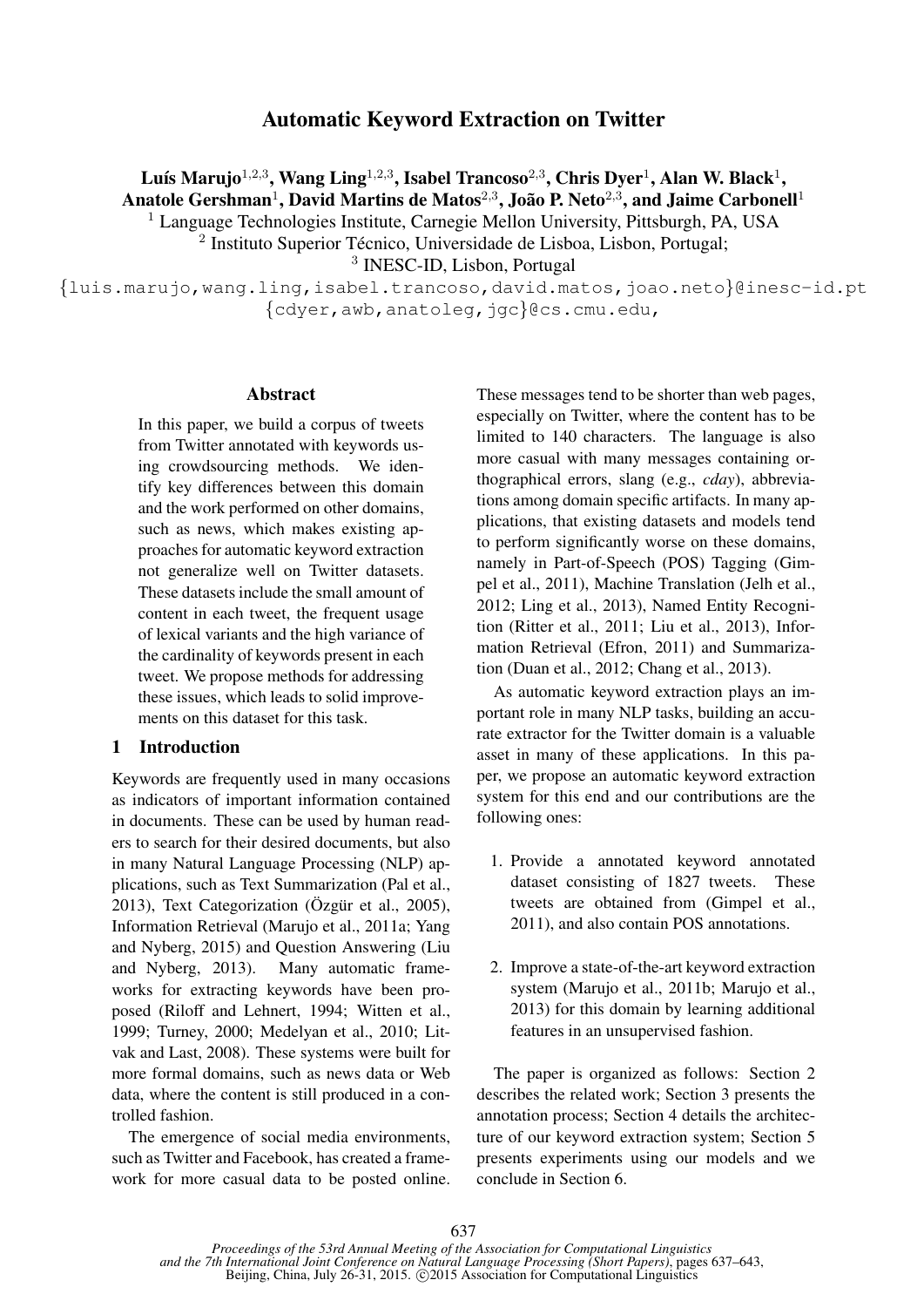# 2 Related Work

Both supervised and unsupervised approaches have been explored to perform key word extraction. Most of the automatic keyword/keyphrase extraction methods proposed for social media data, such as tweets, are unsupervised methods (Wu et al., 2010; Zhao et al., 2011; Bellaachia and Al-Dhelaan, 2012). However, the TF-IDF across different methods remains a strong unsupervised baseline (Hasan and Ng, 2010). These methods include adaptations to the PageRank method (Brin and Page, 1998) including TextRank (Mihalcea and Tarau, 2004), LexRank (Erkan and Radev, 2004), and Topic PageRank (Liu et al., 2010).

Supervised keyword extraction methods formalize this problem as a binary classification problem of two steps (Riloff and Lehnert, 1994; Witten et al., 1999; Turney, 2000; Medelyan et al., 2010; Wang and Li, 2011): candidate generation and filtering of the phrases selected before. MAUI toolkit-indexer (Medelyan et al., 2010), an improved version of the KEA (Witten et al., 1999) toolkit including new set of features and more robust classifier, remains the state-of-the-art system in the news domain (Marujo et al., 2012).

To the best of our knowledge, only (Li et al., 2010) used a supervised keyword extraction framework (based on KEA) with additional features, such as POS tags to performed keyword extraction on Facebook posts. However, at that time Facebook status updates or posts did not contained either hashtags or user mentions. The size of Facebook posts is frequently longer than tweets and has less abbreviations since it is not limited by number of character as in tweets.

# 3 Dataset

The dataset  $<sup>1</sup>$  contains 1827 tweets, which are POS</sup> tagged in (Gimpel et al., 2011). We used Amazon Mechanical turk, an crowdsourcing market, to recruit eleven annotators to identify keywords in each tweet. Each annotator highlighted words that he would consider a keyword. No specific instructions about what words can be keywords (e.g., "urls are not keywords"), as we wish to learn what users find important in a tweet. It is also acceptable for tweets to not contain keywords, as some tweets simply do not contain important information (e.g., retweet). The annotations of each annotator are combined by selecting keywords that are chosen by at least three annotators. We also divided the 1827 tweets into 1000 training samples, 327 development samples and 500 test samples, using the splits as in (Gimpel et al., 2011).

# 4 Automatic Keyword Extraction

There are many methods that have been proposed for keyword extraction. TF-IDF is one of the simplest approaches for this end (Salton et al., 1975). The k words with the highest TF-IDF value are chosen as keywords, where  $k$  is optimized on the development set. This works quite well in text documents, such as news articles, as we wish to find terms that occur frequently within that document, but are not common in the other documents in that domain. However, we found that this approach does not work well in Twitter as tweets tend to be short and generally most terms occur only once, including their keywords. This means that the term frequency component is not very informative as the TF-IDF measure will simply benefit words that rarely occur, as these have a very low inverse document frequency component.

A strong baseline for Automatic Keyword Extraction is the MAUI toolkit-indexer toolkit (Medelyan et al., 2010). The system extracts a list of candidate keywords from a document and trains a decision tree over a large set of hand engineered features, also including TF-IDF, in order to predict the correct keywords on the training set. Once trained, the toolkit extracts a list of keyword candidates from a tweet and returns a ranked list of candidates. The top  $k$ keywords are selected as answers. The parameter  $k$  is maximized on the development set.

From this point, we present two extensions to the MAUI system to address many challenges found in this domain.

# 4.1 Unsupervised Feature Extraction

The first problem is the existence of many lexical variants in Twitter (e.g., "cats vs. catz"). While variants tend to have the same meaning as their standardized form, the proposed model does not have this information and will not be able to generalize properly. For instance, if the term "John" is labelled as keyword in the training set, the model would not be able to extract "Jooohn" as keyword as it is in a different word form. One way to ad-

<sup>&</sup>lt;sup>1</sup>The corpus is submitted as supplementary material.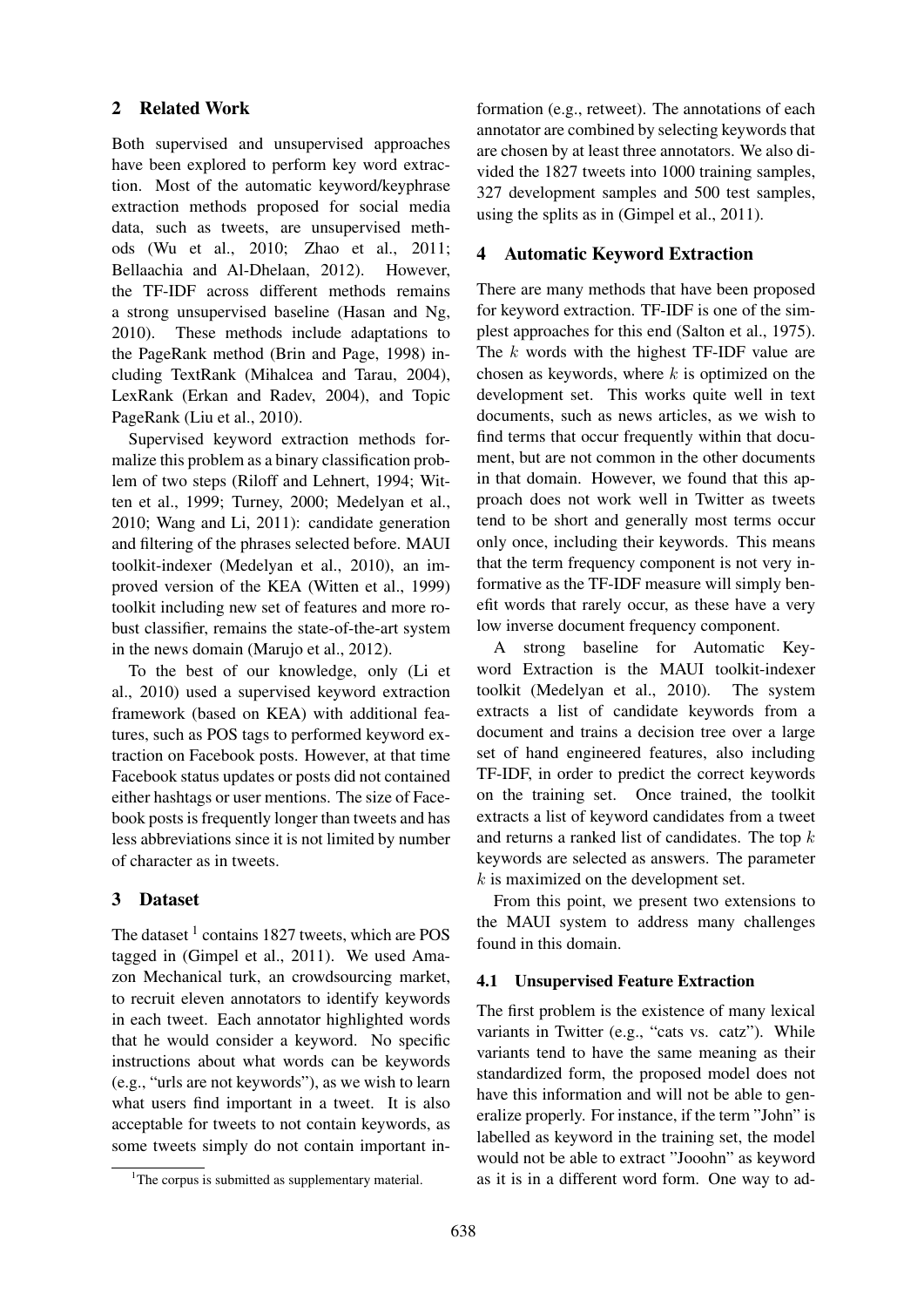dress this would be using a normalization system either built using hand engineered rules (Gouws et al., 2011) or trained using labelled data (Han and Baldwin, 2011; Chrupała, 2014). However, these systems are generally limited as these need supervision and cannot scale to new data or data in other languages. Instead, we will used unsupervised methods that leverage large amounts of unannotated data. We used two popular methods for this purpose: Brown Clustering and Continuous Word Vectors.

### 4.1.1 Brown Clustering

It has been shown in (Owoputi et al., 2013) that Brown clusters are effective for clustering lexical variants. The algorithm attempts to find a clusters distribution to maximize the likelihood of each cluster predicting the next one, under the HMM assumption. Thus, words "yes", "yep" and "yesss" are generally inserted into the same cluster as these tend occur in similar contexts. It also builds an hierarchical structure of clusters. For instance, the clusters 11001 and 11010, share the first three nodes in the hierarchically 110. Sharing more tree nodes tends to translate into better similarity between words within the clusters. Thus, a word a 11001 cluster is simultaneously in clusters 1, 11, 110, 1100 and 11001, and a feature can be extracted for each cluster. In our experiments, we used the dataset with 1,000 Brown clusters made available by Owoputi et al. (Owoputi et al.,  $2013)^2$ .

# 4.1.2 Continuous Word Vectors

Word representations learned from neural language models are another way to learn more generalizable features for words (Collobert et al., 2011; Huang et al., 2012). In these models, a hidden layer is defined that maps words into a continuous vector. The parameters of this hidden layer are estimated by maximizing a goal function, such as the likelihood of each word predicting surrounding words (Mikolov et al., 2013; Ling et al., 2015). In our work, we used the structured skip-ngram goal function proposed in (Ling et al., 2015) and for each word we extracted its respective word vector as features.

# 4.2 Keyword Length Prediction

The second problem is the high variance in terms of number of keywords per tweet. In larger doc-

uments, such as a news article, contain approximately 3-5 keywords, so extracting 3 keywords per document is a reasonable option. However, this would not work in Twitter, since the number of keywords can be arbitrary small. In fact, many tweets contain less than three words, in which case the extractor would simply extract all words as keywords, which would be incorrect. One alternative is to choose a ratio between the number of words and number of keywords. That is, we define the number of keywords in a tweet as the ratio between number of words in the tweet and  $k$ , which is maximized on the development set. That is, if we set  $k = 3$ , then we extract one keyword for every three words.

Finally, a better approach is to learn a model to predict the number of keywords using the training set. Thus, we introduced a model that attempts to predict the number of keywords in each tweet based on a set of features. This is done using linear regression, which extracts a feature set from an input tweet  $f_1, ..., f_n$  and returns y, the expected number of keywords in the tweet. As features we selected the number of words in the input tweet with the intuition that the number of keywords tends to depend on the size of the tweet. Furthermore, (2) we count the number of function words and non-function words in the tweet, emphasizing the fact that some types of words tend to contribute more to the number of keywords in the tweet. The same is done for (3) hashtags and at mentions. Finally, (4) we also count the number of words in each cluster using the trained Brown clusters.

# 5 Experiments

Experiments are performed on the annotated dataset using the train, development and test splits defined in Section 3. As baselines, we reported results using a TF-IDF, the default MAUI toolkit, and our own implementation of (Li et al., 2010) framework. In all cases the IDF component was computed over a collection of 52 million tweets. Results are reported on rows 1 and 2 in Table 1, respectively. The parameter  $k$  (column Nr. Keywords) defines the number of keywords extracted for each tweet and is maximized on the development set. Evaluation is performed using Fmeasure (column F1), where the precision (column P) is defined as the ratio of extracted keywords that are correct and the number of extracted keywords, and the recall (column R) is de-

<sup>2</sup> http://www.ark.cs.cmu.edu/TweetNLP/clusters/50mpaths2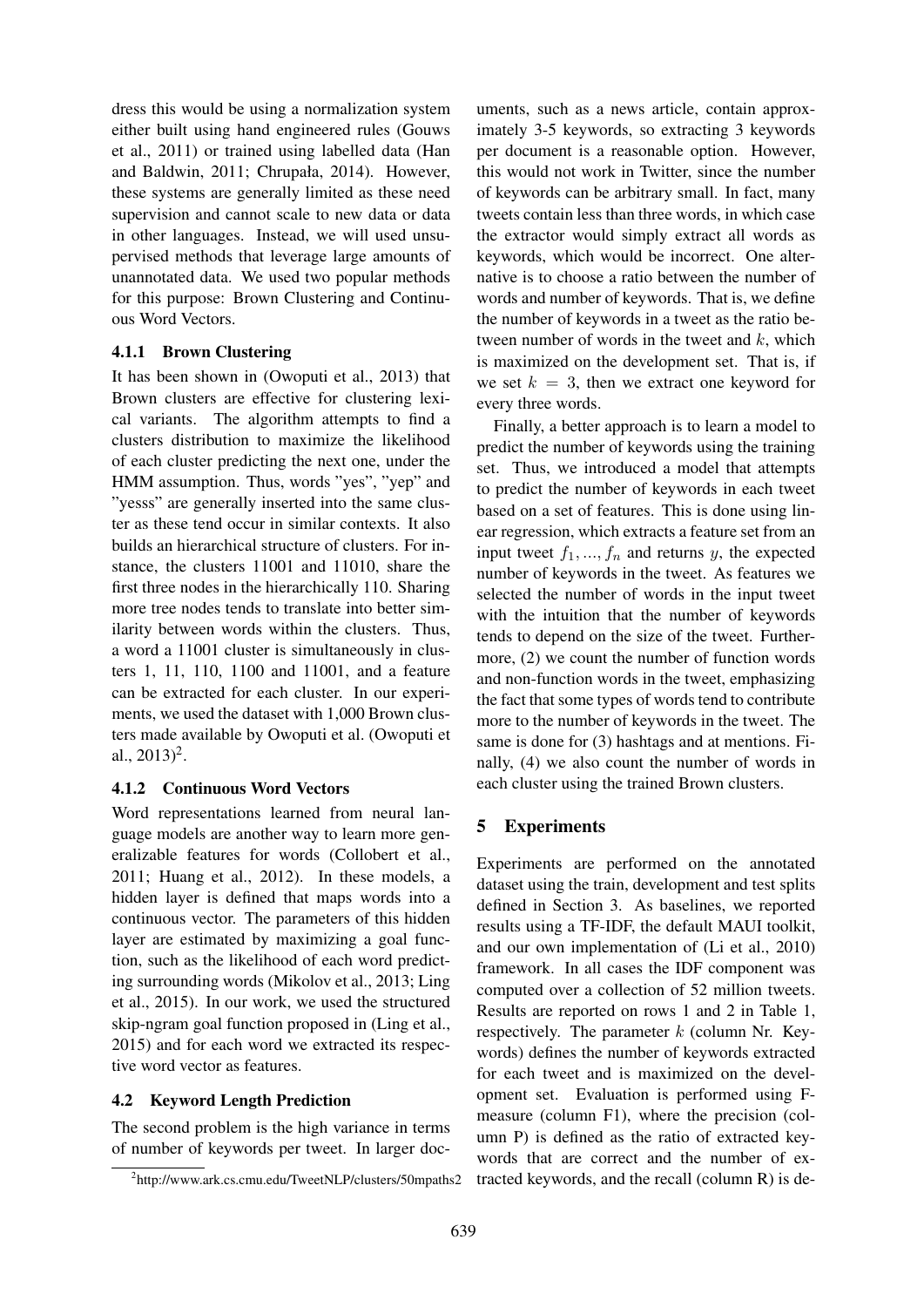|                |                            |              | Dev   |       |       | Test  |       |       |
|----------------|----------------------------|--------------|-------|-------|-------|-------|-------|-------|
|                | System                     | Nr. Keywords | P     | R     | F1    | P     | R     | F1    |
|                | <b>TF-IDF</b>              | 15           | 19.31 | 83.58 | 29.97 | 20.21 | 85.17 | 31.16 |
| $\overline{2}$ | (Li et al., 2010)          | 4            | 48.81 | 50.05 | 49.42 | 51.78 | 50.92 | 51.35 |
| $\overline{3}$ | MAUI (Default)             | 4            | 51.31 | 52.47 | 51.88 | 53.97 | 53.15 | 53.56 |
| $\overline{4}$ | <b>MAUI</b> (Word Vectors) | 4            | 52.70 | 53.50 | 53.10 | 55.80 | 54.45 | 55.12 |
| 5              | MAUI (Brown)               | 4            | 68.08 | 74.11 | 70.97 | 71.95 | 75.01 | 73.45 |
| 6              | MAUI (Brown+Word Vectors)  | 4            | 68.46 | 75.05 | 71.61 | 72.05 | 75.16 | 73.57 |
| $\mathbf{r}$   | MAUI (Trained on News)     | 4            | 49.12 | 49.71 | 49.41 | 52.40 | 51.19 | 51.79 |

Table 1: F-measure, precision and recall results on the Twitter keyword dataset using different feature sets.

|   |            |              | Dev   |       |                                             | Test |      |       |  |
|---|------------|--------------|-------|-------|---------------------------------------------|------|------|-------|--|
|   | Selection  | Nr. Keywords | P     | R     | F1                                          |      | R    | F1    |  |
|   | Fixed      |              |       |       | $68.46$   75.05   71.61   72.05   75.16     |      |      | 73.57 |  |
|   | Ratio      | N//3         | 65.70 | 82.69 | 73.22   69.48                               |      | 83.8 | 75.97 |  |
| 3 | Regression | $y+k$        | 67.55 | 80.9  | <b>73.62</b>   71.81   82.55   <b>76.81</b> |      |      |       |  |

Table 2: F-measure, precision and recall results on the Twitter keyword dataset using different keyword selection methods.

fined as the ratio between the number of keywords correctly extracted and the total number of keywords in the dataset. We can see that the TF-IDF, which tends to be a strong baseline for keyword/keyphrase extraction (Hasan and Ng, 2010), yields poor results. In fact, the best value for  $k$  is 15, which means that the system simply retrieves all words as keywords in order to maximize recall. This is because most keywords only occur once<sup>3</sup>, which makes the TF component not very informative. On the other hand, the MAUI baseline performs significantly better, this is because of the usage of many hand engineered features using lists of words and Wikipedia, rather than simply relying on word counts.

Next, we introduce features learnt using an unsupervised setup, namely, word vectors and brown clusters in rows 3 and 4, respectively. These were trained on the same 52 million tweets used for computing the IDF component. Due to the large size of the vocabulary, word types with less than 40 occurrences were removed. We observe that while both features yield improvements over the baseline model in row 2, the improvements obtained using Brown clustering are far more significant. Combining both features yields slightly higher results, reported on row 5. Finally, we also test training the system with all features on an out-

of-domain keyword extraction corpus composed by news documents (Marujo et al., 2012). Results are reported on row 6, where we can observe a significant domain mismatch problem between these two domains as results drop significantly.

We explored different methods for choosing the number of keywords to be extracted in Table 2. The simplest way is choosing a fixed number of keywords  $k$  and tune this value in the development set. Next, we can also define the number of keywords as the ratio  $\frac{N}{k}$ , where N is the number of words in the tweet, and  $k$  is the parameter that we wish to optimize. Finally, the number of keywords can also be estimated using a linear regressor as  $y = f_1w1, ..., f_nw_n$ , where  $f_1, ..., f_n$  denote the feature set and  $w_1, ..., w_n$  are the parameters of the model trained on the training set. Once the model is trained, the number of keywords selected for each tweet is defined as  $y + k$ , where k is inserted to adjust  $y$  to maximize F-measure on the development set. Results using the best system using Brown clusters and word vectors are described in Table 2. We can observe that defining the number of keywords as a fraction of the number of words in the tweet, yields better results (row 2) yields better overall results than fixing the number of extracted keywords (row 1). Finally, training a predictor for the number of keywords yields further improvements (row 3) over a simple ratio of the

<sup>&</sup>lt;sup>3</sup>6856 out of 7045 keywords are singletons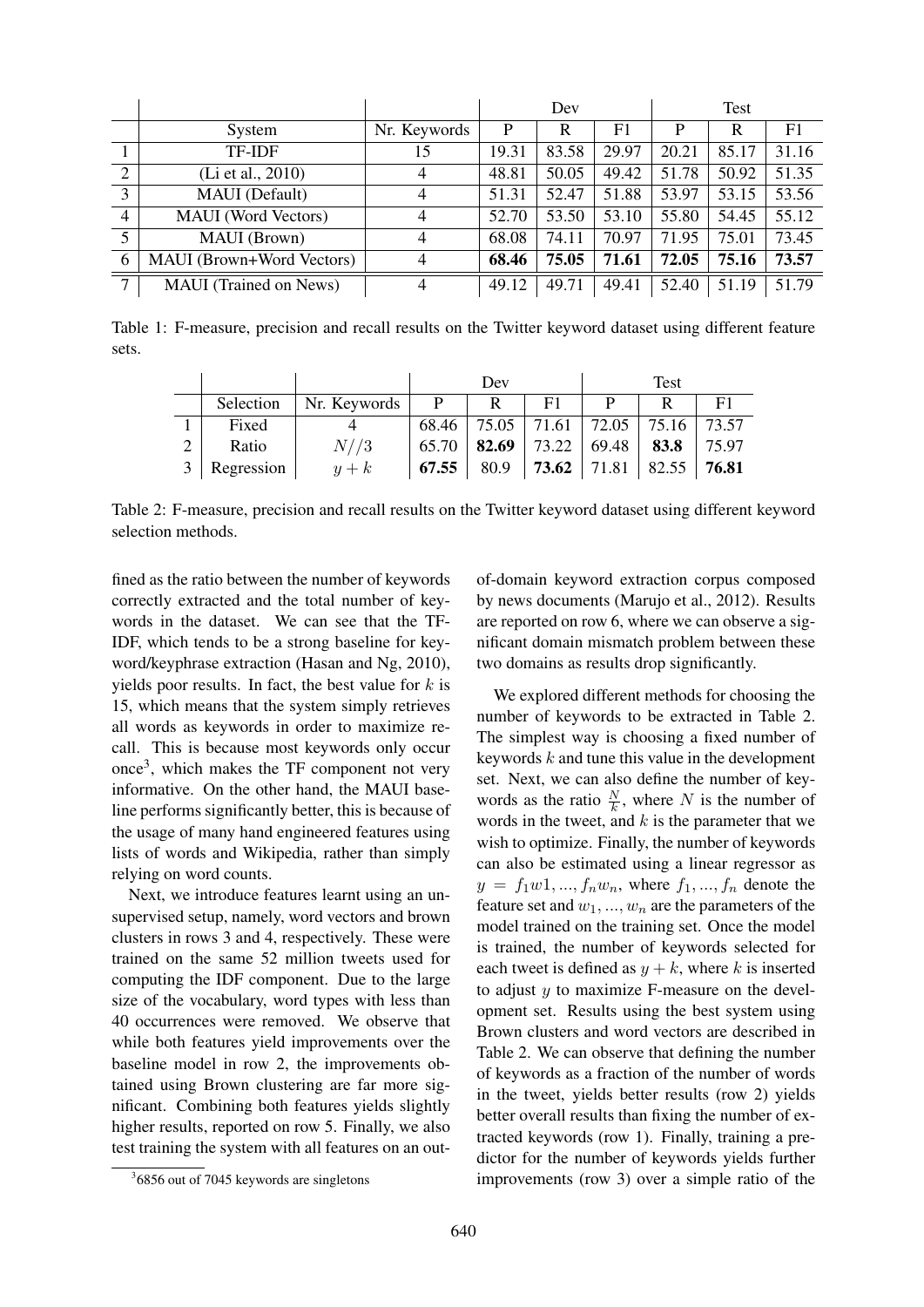number of input words.

# 6 Conclusions

In this work, we built a corpus of tweets annotated with keywords, which was used to built and evaluate a system to automatically extract keywords on Twitter. A baseline system is defined using existing methods applied to our dataset and improvement significantly using unsupervised feature extraction methods. Furthermore, an additional component to predict the number of keywords in a tweet is also built. In future work, we plan to use the keyword extraction to perform numerous NLP tasks on the Twitter domain, such as Document Summarization.

### Acknowledgements

This work was partially supported by Fundação para a Ciência e Tecnologia (FCT) through the grants CMUP-EPB/TIC/0026/2013, SFRH/BD/ 51157/2010, and the Carnegie Mellon Portugal Program. The authors also wish to thank the anonymous reviewers for their helpful comments.

# References

- Abdelghani Bellaachia and Mohammed Al-Dhelaan. 2012. Ne-rank: A novel graph-based keyphrase extraction in twitter. In *Proceedings of the The 2012 IEEE/WIC/ACM International Joint Conferences on Web Intelligence and Intelligent Agent Technology - Volume 01*, WI-IAT '12, pages 372–379, Washington, DC, USA. IEEE Computer Society.
- Sergey Brin and Lawrence Page. 1998. The anatomy of a large-scale hypertextual Web search engine. *Computer Networks and ISDN Systems*, 30:107– 117.
- Yi Chang, Xuanhui Wang, Qiaozhu Mei, and Yan Liu. 2013. Towards twitter context summarization with user influence models. In *Proceedings of the Sixth ACM International Conference on Web Search and Data Mining*, WSDM '13, pages 527–536, New York, NY, USA. ACM.
- Grzegorz Chrupała. 2014. Normalizing tweets with edit scripts and recurrent neural embeddings. In *Proceedings of the 52nd Annual Meeting of the Association for Computational Linguistics (Volume 2: Short Papers)*, pages 680–686, Baltimore, Maryland, June. Association for Computational Linguistics.
- Ronan Collobert, Jason Weston, Léon Bottou, Michael Karlen, Koray Kavukcuoglu, and Pavel Kuksa. 2011. Natural language processing (almost) from

scratch. *The Journal of Machine Learning Research*, 12.

- Yajuan Duan, Zhumin Chen, Furu Wei, Ming Zhou, and Heung-Yeung Shum. 2012. Twitter topic summarization by ranking tweets using social influence and content quality. In *Proceedings of COLING 2012*, pages 763–780. The COLING 2012 Organizing Committee.
- Miles Efron. 2011. Information search and retrieval in microblogs. *J. Am. Soc. Inf. Sci. Technol.*, 62(6):996–1008, June.
- Güneş Erkan and Dragomir R. Radev. 2004. LexRank: Graph-based Centrality as Salience in Text Summarization. *Journal of Artificial Intelligence Research*, 22:457–479.
- Kevin Gimpel, Nathan Schneider, Brendan O'Connor, Dipanjan Das, Daniel Mills, Jacob Eisenstein, Michael Heilman, Dani Yogatama, Jeffrey Flanigan, and Noah A. Smith. 2011. Part-of-speech tagging for twitter: annotation, features, and experiments. In *Proceedings of the 49th Annual Meeting of the Association for Computational Linguistics: Human Language Technologies: short papers - Volume 2*, HLT '11, Stroudsburg, PA, USA. Association for Computational Linguistics.
- Stephan Gouws, Dirk Hovy, and Donald Metzler. 2011. Unsupervised mining of lexical variants from noisy text. In *Proceedings of the First Workshop on Unsupervised Learning in NLP*, EMNLP '11, pages 82–90, Stroudsburg, PA, USA. Association for Computational Linguistics.
- Bo Han and Timothy Baldwin. 2011. Lexical normalisation of short text messages: Makn sens a #twitter. In *Proceedings of the 49th Annual Meeting of the Association for Computational Linguistics: Human Language Technologies - Volume 1*, HLT '11, pages 368–378, Stroudsburg, PA, USA. Association for Computational Linguistics.
- Kazi Saidul Hasan and Vincent Ng. 2010. V.: Conundrums in unsupervised keyphrase extraction: Making sense of the state-of-the-art. In *In: COLING*, pages 365–373.
- Eric H Huang, Richard Socher, Christopher D Manning, and Andrew Y Ng. 2012. Improving word representations via global context and multiple word prototypes. In *Proceedings of the 50th Annual Meeting of the Association for Computational Linguistics: Long Papers-Volume 1*, pages 873–882. Association for Computational Linguistics.
- Laura Jelh, Felix Hiebel, and Stefan Riezler. 2012. Twitter translation using translation-based crosslingual retrieval. In *Proceedings of the Seventh Workshop on Statistical Machine Translation*, Montréal, Canada, June. Association for Computational Linguistics.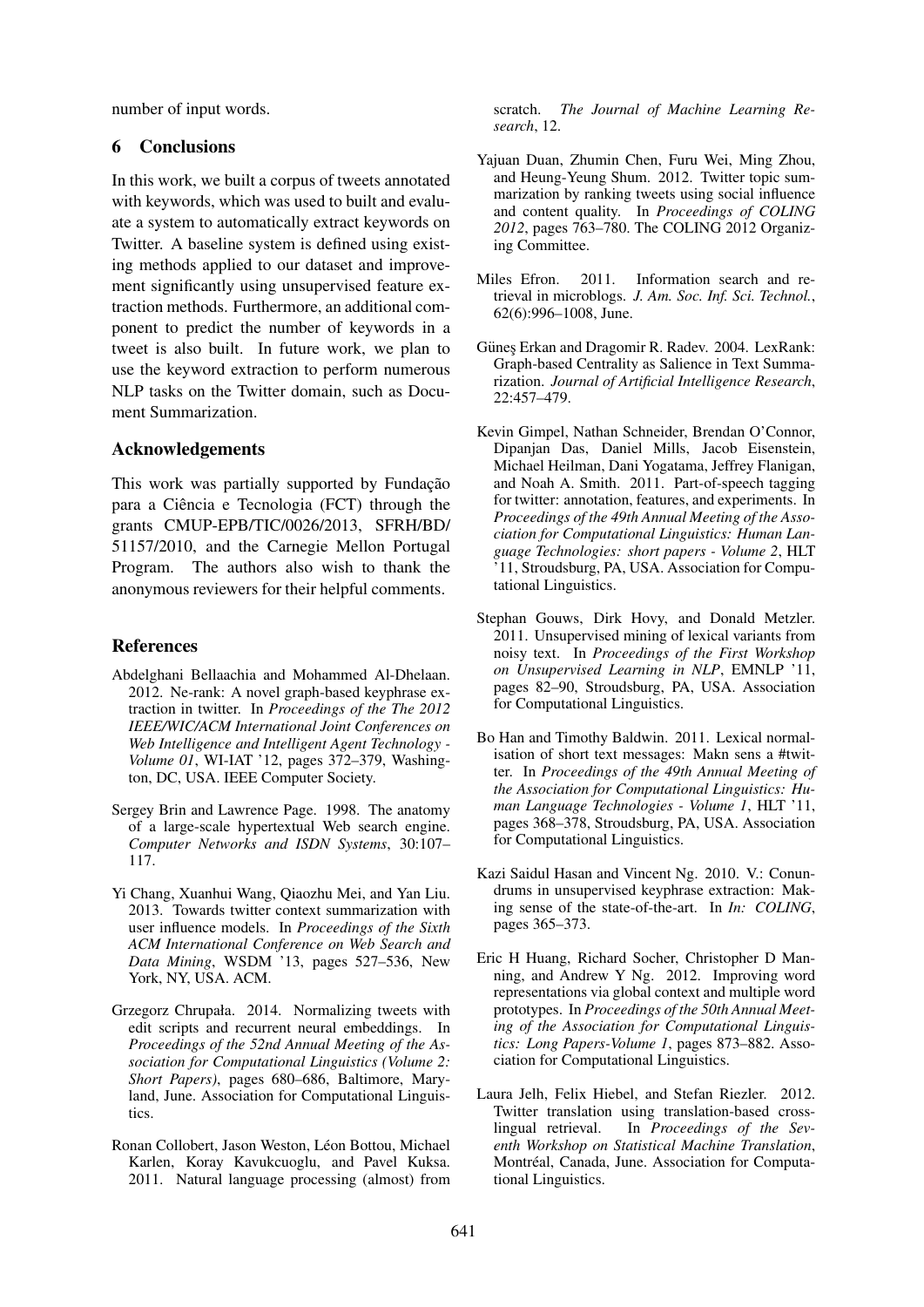- Zhenhui Li, Ding Zhou, Yun-Fang Juan, and Jiawei Han. 2010. Keyword extraction for social snippets. In *Proceedings of the 19th International Conference on World Wide Web*, WWW '10, pages 1143–1144, New York, NY, USA. ACM.
- Wang Ling, Guang Xiang, Chris Dyer, Alan Black, and Isabel Trancoso. 2013. Microblogs as parallel corpora. In *Proceedings of the 51st Annual Meeting on Association for Computational Linguistics*, ACL '13. Association for Computational Linguistics.
- Wang Ling, Chris Dyer, Alan Black, and Isabel Trancoso. 2015. Two/too simple adaptations of word2vec for syntax problems. In *Proceedings of the 2015 Conference of the North American Chapter of the Association for Computational Linguistics: Human Language Technologies*. Association for Computational Linguistics.
- Marina Litvak and Mark Last. 2008. Graph-based keyword extraction for single-document summarization. In *Proceedings of the Workshop on Multisource Multilingual Information Extraction and Summarization*, MMIES '08, pages 17–24, Stroudsburg, PA, USA. Association for Computational Linguistics.
- Rui Liu and Eric Nyberg. 2013. A phased ranking model for question answering. In *Proceedings of the 22Nd ACM International Conference on Information & Knowledge Management*, CIKM '13, pages 79–88, New York, NY, USA. ACM.
- Zhiyuan Liu, Wenyi Huang, Yabin Zheng, and Maosong Sun. 2010. Automatic keyphrase extraction via topic decomposition. In *Proceedings of the 2010 Conference on Empirical Methods in Natural Language Processing*, EMNLP '10, pages 366–376, Stroudsburg, PA, USA. Association for Computational Linguistics.
- Xiaohua Liu, Furu Wei, Shaodian Zhang, and Ming Zhou. 2013. Named entity recognition for tweets. *ACM Transactions on Intelligent Systems and Technology (TIST)*, 4(1):3.
- Luís Marujo, Miguel Bugalho, João P. Neto, Anatole Gershman, and Jaime Carbonell. 2011a. Hourly traffic prediction of news stories. In *Proceedings of the* 3 rd *International Workshop on Context- Aware Recommender Systems held as part of the* 5 th *ACM RecSys Conference*, October.
- Luís Marujo, Márcio Viveiros, and João P. Neto. 2011b. Keyphrase Cloud Generation of Broadcast News. In *Proceedings of the*  $12^{th}$  *Annual Conference of the International Speech Communication Association (INTERSPEECH 2011)*. ISCA, September.
- Luís Marujo, Anatole Gershman, Jaime Carbonell, Robert Frederking, and João P. Neto. 2012. Supervised topical key phrase extraction of news stories using crowdsourcing, light filtering and co-reference

normalization. In *Proceedings of the* 8<sup>th</sup> Interna*tional Conference on Language Resources and Evaluation (LREC 2012)*.

- Luís Marujo, Ricardo Ribeiro, David Martins de Matos, João Paulo Neto, Anatole Gershman, and Jaime G. Carbonell. 2013. Key phrase extraction of lightly filtered broadcast news. In *Proceedings of the* 15th *International Conference on Text, Speech and Dialogue (TSD)*.
- Olena Medelyan, Vye Perrone, and Ian H. Witten. 2010. Subject metadata support powered by maui. In Jane Hunter, Carl Lagoze, C. Lee Giles, and Yuan-Fang Li, editors, *JCDL*, pages 407–408. ACM.
- Rada Mihalcea and Paul Tarau. 2004. Textrank: Bringing order into texts. In Dekang Lin and Dekai Wu, editors, *Proceedings of EMNLP 2004*, pages 404–411, Barcelona, Spain, July. Association for Computational Linguistics.
- Tomas Mikolov, Ilya Sutskever, Kai Chen, Greg S Corrado, and Jeff Dean. 2013. Distributed representations of words and phrases and their compositionality. In *Advances in Neural Information Processing Systems*, pages 3111–3119.
- Olutobi Owoputi, Brendan O'Connor, Chris Dyer, Kevin Gimpel, Nathan Schneider, and Noah A Smith. 2013. Improved part-of-speech tagging for online conversational text with word clusters. In *HLT-NAACL*, pages 380–390.
- Arzucan Özgür, Levent Özgür, and Tunga Güngör. 2005. Text categorization with class-based and corpus-based keyword selection. In *Proceedings of the 20th International Conference on Computer and Information Sciences*, ISCIS'05, pages 606– 615, Berlin, Heidelberg. Springer-Verlag.
- Alok Ranjan Pal, Projjwal Kumar Maiti, and Diganta Saha. 2013. An approach to automatic text summarization using simplified lesk algorithm and wordnet. *International Journal of Control Theory & Computer Modeling*, 3.
- Ellen Riloff and Wendy Lehnert. 1994. Information extraction as a basis for high-precision text classification. *ACM Transactions on Information Systems (TOIS)*, 12(3):296–333, July.
- Alan Ritter, Sam Clark, Oren Etzioni, et al. 2011. Named entity recognition in tweets: an experimental study. In *Proceedings of the Conference on Empirical Methods in Natural Language Processing*, pages 1524–1534. Association for Computational Linguistics.
- G. Salton, A. Wong, and C. S. Yang. 1975. A Vector Space Model for Automatic Indexing. *Communications of the ACM*, 18(11):613–620.
- Peter D. Turney. 2000. Learning algorithms for keyphrase extraction. *Information Retrieval*, 2(4):303–336.